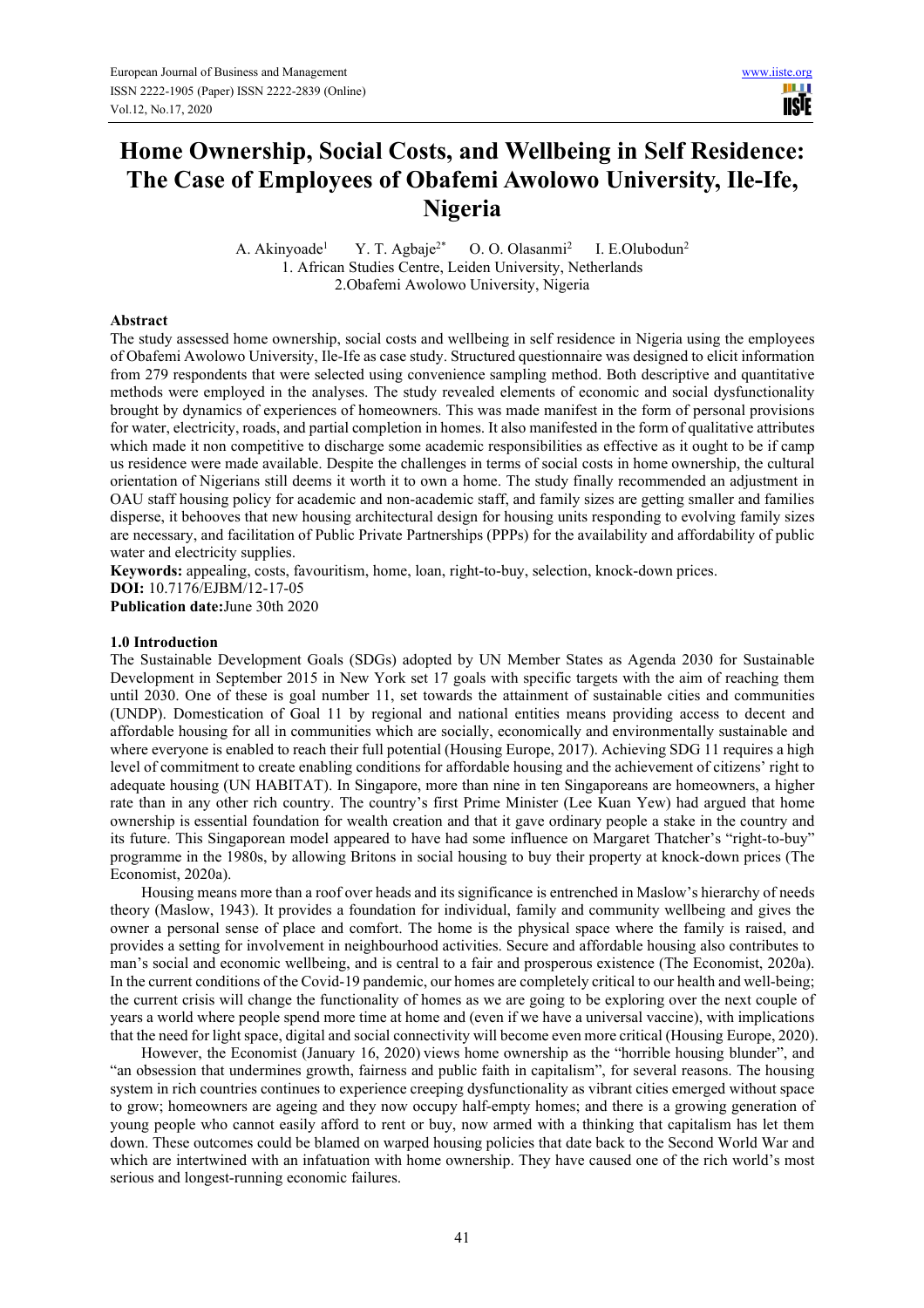Despite huge investment in safe and affordable housing, and building resilient societies and economies as shown in Singapore, home ownership is in decline in the country. The Economist (2020a) argues that this is not a cause for concern. It is emerging therefore that despite the touted benefits of home ownership, it comes with costs that may not necessarily make it appealing as a must-have for citizens, and though home ownership is important, it is not likely a necessary condition for the attainment of the right to shelter. This has some implications for understanding the socio-economic dynamics of home ownership in countries that are experiencing housing deficits. Home ownership looks positive at the macro level; it also raises the question of social costs at the micro level in societies where severe housing deficits and urban planning is non-existent such as Nigeria. At the 2017 Housing Summit in Abuja (the country's capital), it was noted that housing deficit increased from 7 million units in 2007 to 17 million units in 2017. Housing requirement has risen to unacceptably high levels due to the unprecedented urbanisation resulting from high rural-urban migration which has created large demand for affordable housing accommodation and has given rise to slum population in the urban areas and inadequate infrastructural facilities in the rural areas (Punch, 2017). In this study, we examine the social costs of house ownership and well-being of house owners, with a special focus on employees of the Obafemi Awolowo University of Nigeria.

# **1.1 Housing Policy and Practice in Nigeria**

Governance at the three tiers in Nigeria have attempted to address the issue of housing on several occasions in order to guarantee home for all, but results have not justified such attempts. For instance 601,000 housing units were planned by government between 1962 and 1995 but records show that only 77,214 housing units were achieved. This figure represents 12.85 percent (Pison Housing, 2009). Major constraints that have plagued efforts include poor continuity in government agenda, corruption in governance - exemplified in extremely negative rankings in the Transparency International annual index – which is a bane to social and economic activities among publicly handled projects in the country (Ogbeidi, 2012). Failed public housing projects dot the national landscape; and where there appears to be attempts at urban regeneration, the benefits go to the few rich, while the numbers of internally displaced persons continue to rise as previous occupiers get ejected from the geographical space. In many cases, government designed housing projects meant for civil servants and other middle and low income earners end up in total cost beyond the reach of the targeted beneficiaries (Windapo, 2000; Okupe, 2000). The resulting social and economic benefits run counter to what is expected, for example, from bank mortgage products due, to limitations on economy of scale.

Inability to address this picture shifted the attention of government at a time from housing provision to housing loan provision (NHP, 1991). Housing loan provision is a situation where government decided to give autonomy to individuals on how to decide and design location, construction, and habitation of their structure. The strategy was to make available loan facility payable over a specified tenure at minimal interest rate of about 9% (NHP, 1991). This approach also did not go without its attendant setback; targeted beneficiaries did not receive loans on time due to bureaucratic problems. When such loan eventually reached beneficiaries, its value had been eroded due to depreciation of the national currency (Akinyoade and Uche, 2017). Another fundamental problem was the favouritism in the selection of loan beneficiaries, which in turn affected loan recoveries; banks' financial strengths waned. Due to the foregoing, current day employees in Nigeria have shifted from depending on government for housing provision or loan provision by embarking on self-financed and self-construction of homes. Individuals save towards purchase of land and starting construction, which takes a long time to achieve. Work colleagues, through workplace cooperative initiatives buy acres of land, for plot redistribution to members. Such allotees pay for such parcel of land through a direct deduction from their salary over a specified period of time. Home designs eventually come with varying standards depending on income and status at work, as the construction is financed and supervised through individual initiatives.

Despite people struggle to put in their edifice according to their income capacity, status, and stage in lifecycle; social amenities such as road, water, electricity, and security needed in any residential quarter are still at the expense of these individuals. Public utilities are individually arranged and many areas lack urban planning. This study therefore attempts to examine the effect of home ownership, and social costs, on wellbeing in selfconstructed residence among employees of Obafemi Awolowo University, Ile-Ife, Nigeria. The choice of the study area is unique in the sense that the University was established with standard urban planning regulations. Both academic and administrative staff had access to university accommodation, with staff quarters in planned layouts. However, as the student population grew, especially in the 1980s, staff strength expanded, without commensurate provision of housing for increasing number of staff and students. Even for those that retire, they had to move out of university residential quarters. Serving employees that had no access to university accommodation were allowed to rent houses outside the campus. In the course of 1980s, changes crept into the university in content and structure. It had implications for social divisions among staff when those living on the campus with guaranteed housing and public services provision are compared with those who had to look for shelter and services options outside the precinct of the university. This study therefore examines the dynamics and social implications of home ownership using the experience of university staff.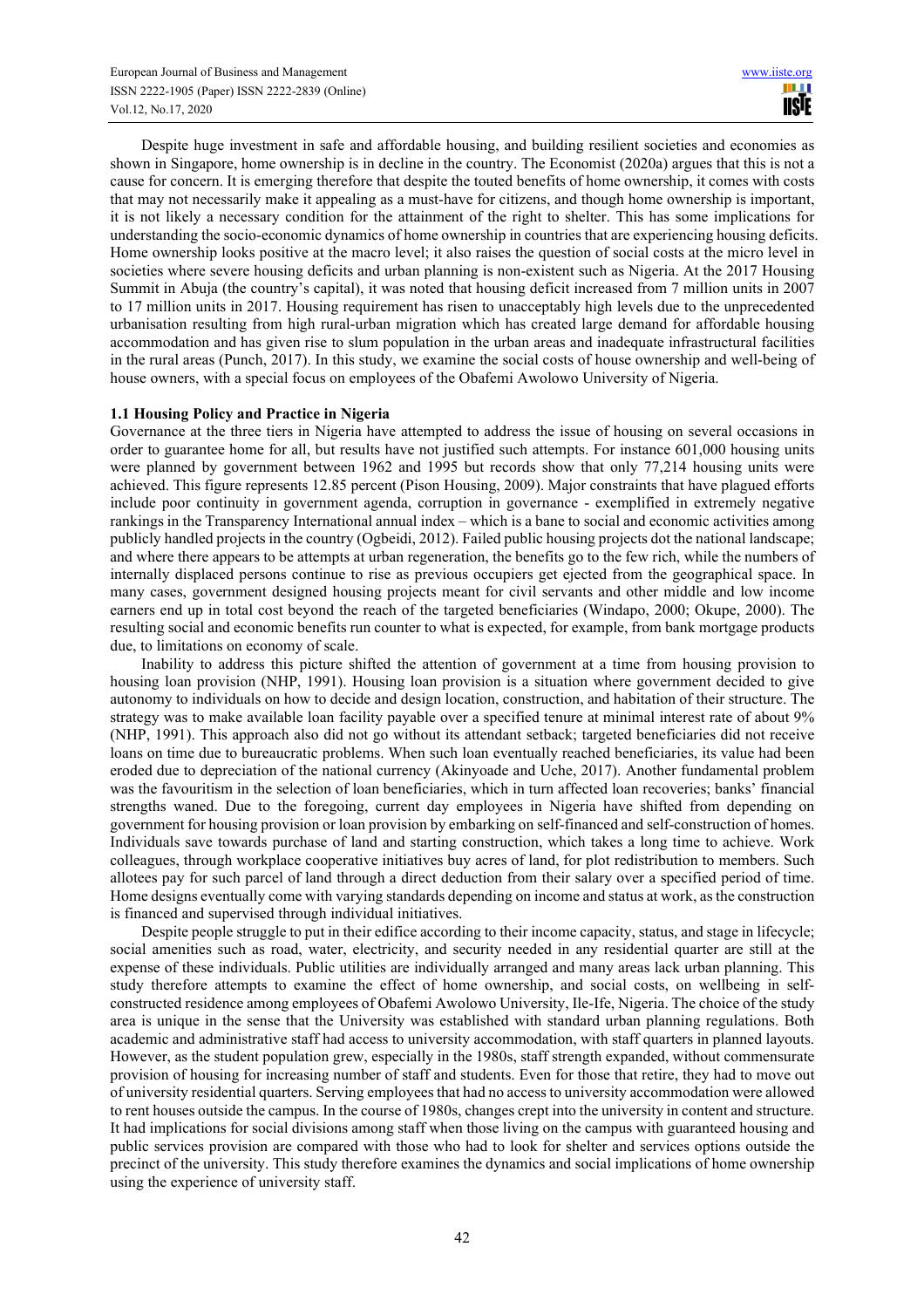#### **2.0 Literature Review**

Researches have established it that the pattern of home ownership is not universal irrespective of demographic group, or regions of any country. It has also been established that income is a significant factor in home ownership (Haurin, et. al., 2007). Home ownership by a first timer faces considerable income barrier, which limits opportunity to invest in the available as opposed to buying the desirable.

Many studies on home ownership such as Warner & Roundtree (1997) have established the importance of social benefits. This they have found that residential stability strengthens social ties with neighbours. Other researches focused on how increased mobility by way of regular change of residence diminishes the depth of social ties because there is less time to build long-term relationships. Sampson et al. (1997) argue that social cohesion and strong ties are paths through which resources for social control are made. The purported benefits of home ownership may partly arise not directly from ownership, but from greater housing stability and social ties associated with less frequent movements among home owners. According to Lindblad et al. (2013), the impact of home ownership is through collective efficacy, which is measured by specifying a new role for sense of community as social cohesion. Collective efficacy refers to the idea that a community can influence the behaviour of members of the community to promote a safe and orderly coexistent.

Green and White (1997) found that home ownership have a significant effect on children's success. The decision to stay in school by teenage students is higher for those raised by home-owning parents compared to those in renter households. Furthermore, daughters of home owners have a much lower incidence of teenage pregnancy. The authors point to certain behavioural characteristics required of home owners that get passed on to their children. First, home ownership naturally involves one of the largest financial commitments most households will undertake (Agbaje, 2020). Home owners are required to take on a greater responsibility such as home maintenance and acquiring the financial skills to handle loan repayments. These life management skills may get transferred to their children. However, the causal link between home ownership and improved schooling performance of children is not completely clear. It could be that home ownership brings residential stability, and it is the stability that raises educational attainment of such children. Such interpretation is consistent with a study by Harkness and Newman (2003) who found that, though home ownership raises educational outcomes for children, neighbourhood stability further enhanced the positive outcome. In addition, a study by Hanushek et al. (1999) showed that changing schools negatively impacts children's educational outcomes particularly for minorities and low income families. In this instance, renters with higher propensity to move will frequently change school to cope with their new location. Aaronson (2000) found that parental home ownership in low-income neighbourhoods has a positive impact on high school graduation. But he cautioned that some of the positive effects may arise due to the greater neighbourhood stability (less residential movement) and not necessarily to home ownership alone.

In another study, Haurin et al. (2001), the authors established a higher overall quality of life among home owners that is believed to contribute to the well-being of both home owners and their children in a number of ways. For example, young children of home owners tend to have higher levels of achievement in their academic comprehension and fewer behavioural problems (which often carry over into reduced deviant behaviour in later years). Better social outcomes arise as parents provide a more supportive environment for their children. These factors, as well as many others help to explain increased educational attainment and higher lifetime annual incomes of home owners' children. Research has also confirmed that access to economic and educational opportunities are more prevalent in neighbourhoods with high rates of home ownership and community involvement (Ellen and Turner, 1997). Boehm and Schlottmann (1999) show that the average child of home owners is significantly more likely to achieve a higher level of education as well as a higher level of earnings in life. The authors further concluded that the housing tenure of parents plays a primary role in determining whether or not the child becomes a home owner.

Weiss et al. (2010) proposed that home ownership provides for engaged parenting practices in two ways: economic and psycho-social. The economic impact of home ownership refers to the positive impact of nurturing neighbourhoods. While both home owners and renters may aspire to be engaged parents, home owners likely live in neighbourhoods with more opportunities for school involvement or participation in neighbourhood activities. The psycho-social component refers to the idea that being a home owner may limit the severity of economic hardships and the degree to which financial hardships result in psychosocial stress and disengaged parenting. Home owners tend to remain in their homes longer; they add a degree of stability to their neighbourhood. Studies by Rossi et al. (1996) and Rohe & Stewart (1996) concluded that home owners also reap the financial gains of any appreciation in the value of their home. This is because home owners possess the right to transfer the property to an heir (Agbaje, 2020). On this note, they also tend to spend more time and money maintaining their residence, which also contributes to the overall quality of the surrounding community (social benefits). Renters, with less wealth tied to a specific locality have less incentive to protect the value of their residence.

#### **3.0 Methods and Data**

In order to attain the objectives of this study, 279 staff of the OAU, living outside the university were purposively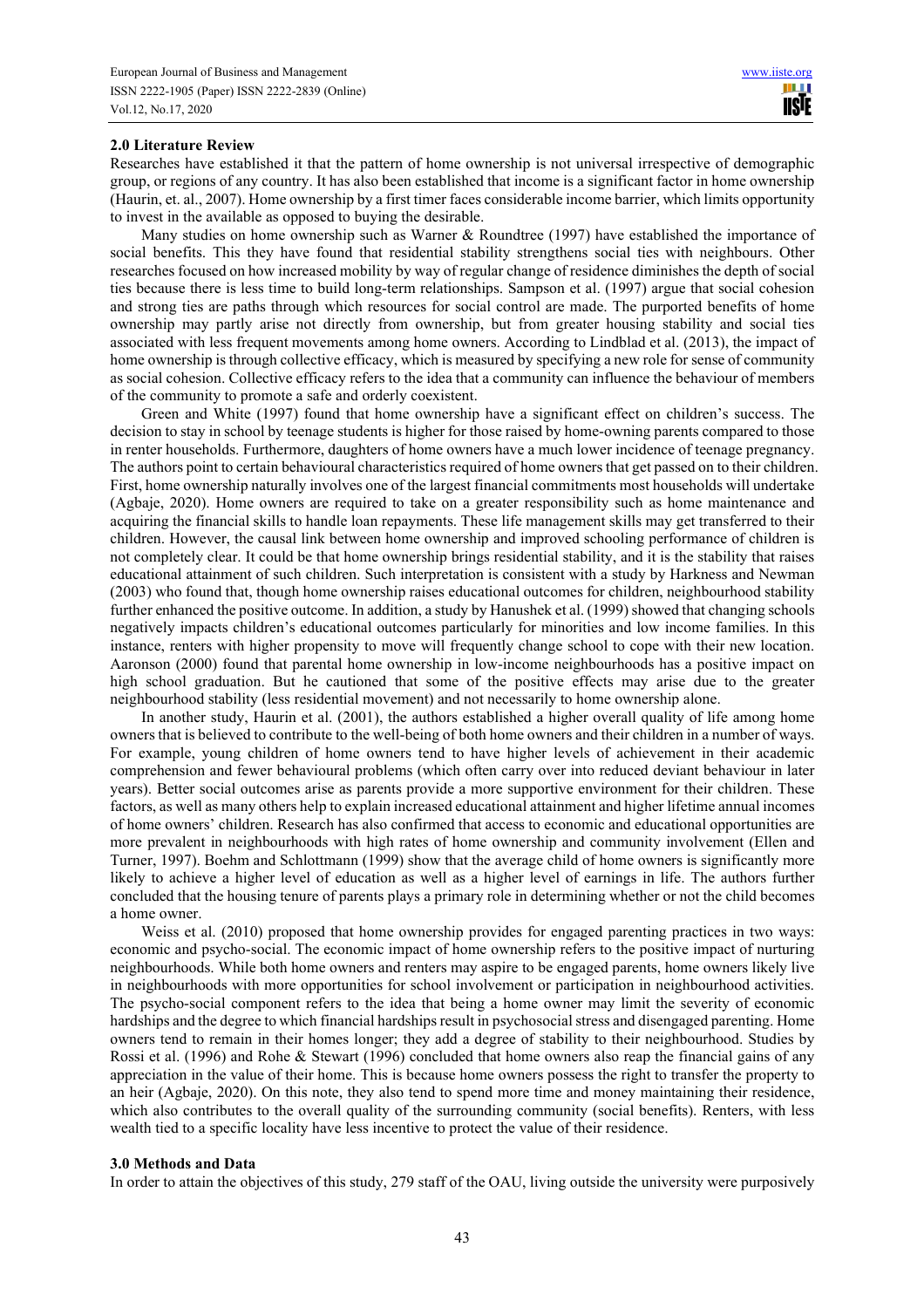sampled. The university is situated in the outskirts of Ile-Ifę township. This town, with an estimated population of 400,000 people is located in Osun State (5.3 million people) in southwest Nigeria (national population 206 million) – See PopulationStat (2020a, 2020b, 2020c). Two main entry-exit points connect the university to the town. Many of the staff, residing externally the campus, are found in close proximity of the localities near the two main entrances. Such localities include Mayfair axis, Omole-Aserifa-Ajanaku estates residential, Ibadan road, Ede road, Road 7, and Fajuyi areas of the town. A questionnaire survey was conducted in these areas. The questions were designed to elicit information such as socio-economic background of respondents, employee status, current state of construction of inhabited house, factors of residence (rental or owner-occupier), as well as indicators of wellbeing and social costs of place of habitation. The results are presented in the tables below.

# **4.0 Results**

# **4.1 Background characteristics of respondents**

The background characteristics of respondents, measured in terms of age of house owners, and proportional distribution with regard to gender, number of years of living in their own homes, educational and working status of their children are presented in Table 1. Among the respondents sampled, three-quarters are aged above 40 years, while approximately 25% of all home owners are aged below 40 years. In other words, the older the respondent is above 40 years, the higher the chance of living in own home. This statistic compares with European data which shows that across the 12 OECD countries studied, changes in the age structure boosted homeownership rate by ¾-1 percentage point on average (Andrews and Sanchez, 2011).

| Attributes and sub-classifications (Sample = $279$ ) |                                  | Frequency | Proportion $(\% )$ |
|------------------------------------------------------|----------------------------------|-----------|--------------------|
| Age of household head                                | $\leq 40$                        | 65        | 23.3               |
|                                                      | >40                              | 214       | 76.7               |
|                                                      |                                  |           |                    |
| Gender                                               | Male                             | 266       | 95.3               |
|                                                      | Female                           | 13        | 4.7                |
|                                                      |                                  |           |                    |
| Marital status                                       | Married                          | 263       | 94.3               |
|                                                      | Widowed                          | 11        | 3.9                |
|                                                      | Widower                          | 5         | 1.8                |
|                                                      |                                  |           |                    |
| Number of years living in own                        | $1 - 5$                          | 54        | 19.4               |
| home                                                 | $6 - 10$                         | 196       | 70.3               |
|                                                      | Greater than 10                  | 29        | 10.4               |
|                                                      |                                  |           |                    |
| Educational status of children                       | In school                        | 163       | 58.42              |
|                                                      | Schooling concluded              | 116       | 41.58              |
|                                                      |                                  |           |                    |
| Social status of children that have                  | Working (married, moved out)     | 101       | 36.20              |
| completed schooling                                  | Working (single, moved out)      | 80        | 28.67              |
|                                                      | Not working (at home)            | 53        | 19.00              |
|                                                      | Not working (married, moved out) | 26        | 9.32               |
|                                                      | Working (at home)                | 19        | 6.81               |

|  |  | Table 1: Socioeconomic Characteristics of Home Owner Occupier Respondents |  |  |  |  |  |
|--|--|---------------------------------------------------------------------------|--|--|--|--|--|
|--|--|---------------------------------------------------------------------------|--|--|--|--|--|

Source: Field Survey, Ile-Ifę, 2019.

The finding also indicate that more than 70% of the respondents have been living in own homes for more than six years. The distribution also shows that 58.42% of respondents have children who are still in school while 41.58% of respondents have children who have completed schooling. This has implications for a possibility that having been relieved of the burden of funding their children's schooling, such home owners may use freed up resources to conduct house maintenance and upgrades, which may in turn increase the value of the property. A US study indicated that homeowners age 55 and over already generate a little more than half of all home improvement expenditures in the nation (Joint Center for Housing Studies, undated).

Homeowners whose wards have completed schooling are further analysed with regard to the post-schooling social status of their wards. Two main subcategories are observed: homeowners whose wards move out of the home after completing schooling and homeowners whose wards after completing schooling still live with homeowner. This later subcategory constitutes 35.13% of all homeowners. The incidence of young adults that have completed schooling but still living at their parents' home is rising, with increasingly negative social implications. The context was conceptualised as 'waithood' by Honwana (2014) as a period of suspension between childhood and adulthood, where a person's chronological age defines them as adults, yet, they are still unable to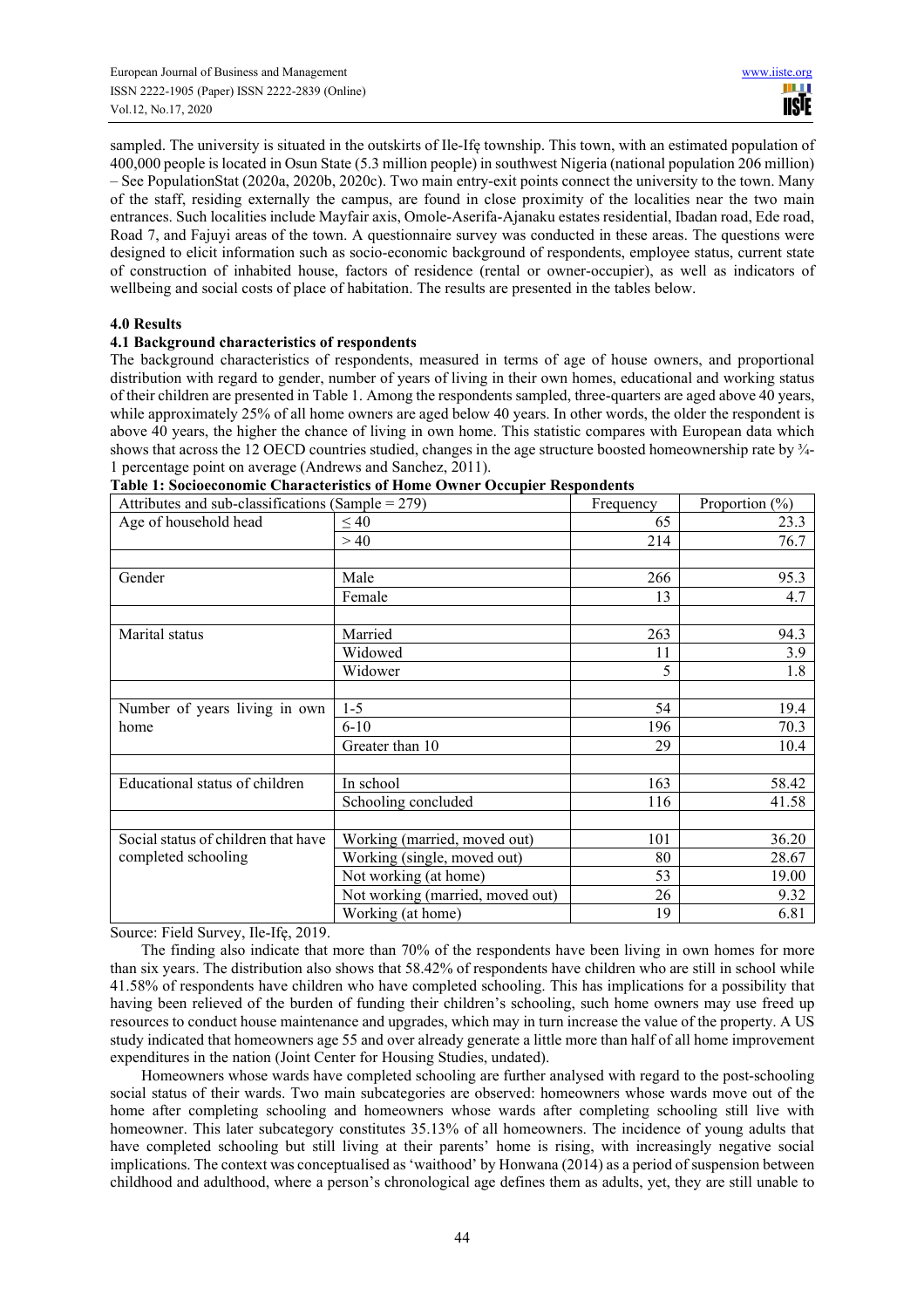become independent adults. The majority of African youths are today grappling with a lack of jobs and deficient education. After they leave school with few skills, they are unable to obtain work and become independent to build, buy, or rent a house for themselves, support their relatives, get married, establish families and gain social recognition as adults. These attributes of adulthood are becoming increasingly unattainable by the majority of young people in Africa.

## **Table 2: Home ownership and occupancy status of respondents**

| Attributes and sub-classifications |                                            | Frequency | Proportion |  |
|------------------------------------|--------------------------------------------|-----------|------------|--|
|                                    |                                            |           | $(\%)$     |  |
| University work/staff status       | Academic                                   | 160       | 57.3       |  |
|                                    | Non-academic                               | 119       | 42.7       |  |
| State of completion of home        | Fully completed                            | 113       | 40.50      |  |
|                                    | Partially completed                        | 166       | 59.50      |  |
| Reasons for not using on-          | Allocation unavailable                     | 170       | 60.9       |  |
| campus staff residence             | Freedom to design own house                | 79        | 28.3       |  |
|                                    | Desire for own building before retirement  | 19        | 6.8        |  |
|                                    | Fear expulsion order by campus authorities | 11        | 3.9        |  |

# **Source: Field survey, 2019.**

The employment status of the respondents surveyed indicates that about 60% of them are academic staff while the remaining are non-academic staff. The non-academic staffs include employees in various administrative, service and support roles. The homes they own and occupy are 40.50% fully completed while 59.50% are in different stages of completion. The incompleteness are noted as, for example, having not plastered the internal walls and floors, incomplete kitchen (thus opting to cook in tripod charcoal stove outdoors), low height of or absent compound wall, and others.

Exactly three-fifth of respondents indicated that the decision to take occupancy was because they have no housing allocation made available for them on campus; about 30% preferred living in their own homes outside the university because it gives them the freedom to design their own place of abode based on personal taste (Table 2). On campus, residential housing allocated to staffs are of the same design. A few others also prefer to live off campus because it allows them to get used to the place they will live after retiring from university service. This will also equip them with high neighbourliness that would be difficult to cultivate at a too old age after retirement. It is imperative for staff to move out of campus housing, after retirement; six months is the maximum duration of stay in campus housing after retirement or after the death of the main employee in the household. Another reason indicated by respondents was the fear of ejection order by government, especially if university staff embarked on industrial action. This fear dates back to the mid-1990s when the military head of state, General Sani Abacha, gave university staff a short notice to vacate their quarters due to a strike action. In a period spanning March to October 1996, university teachers went on strike to demand for adequate and increased salaries and other working conditions (Idachaba, 2001). In return, the military government banned their association; the Academic Staff Union of Universities (ASUU) and proceeded to announce ejection from staff quarters that threw a lot of staff into disarray.

# **4.2 The social costs of homeownership outside the university**

The concept of social costs in this study refers to those categories of situations that do not present the accommodation to be in the best position for the comfort of the owner. Some ought to be provided by government authorities, while individuals are expected to tap from the public supplies of these costs to the tune of their need at individual or household limit. Others may have to be borne at individual or community level. These costs have been classified into two in this study; real cost (quantifiable) and social cost. Real costs refer to those cost classifications that have values placed on them while social costs are those sacrifices that must be put in place in order to get the system going. Living in own-home outside the university premises comes with different social commitments to the community in which the employee has the abode. These commitments which are shared with neighbours and other members of the community are presented below in Table 3.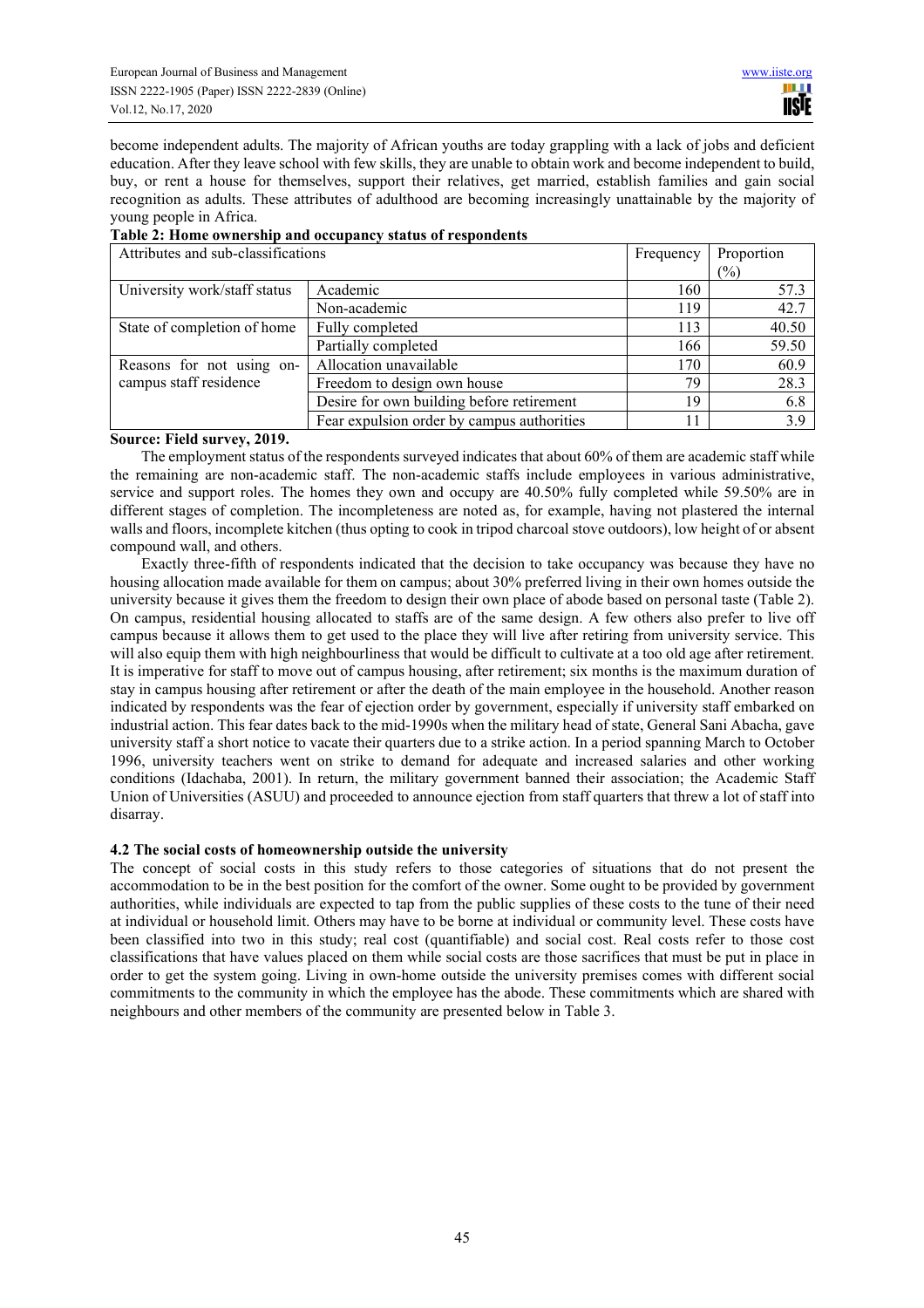#### **Table 3: Shared social costs in locality of residence**

| <b>Community construction attributes</b>             | Frequency* | Proportion $(\% )$ |
|------------------------------------------------------|------------|--------------------|
| Painting                                             | 242        | 86.7               |
| Fence                                                | 175        | 62.7               |
| Floor tiling                                         | 139        | 49.8               |
| Control of erosion and flooding of compound          | 104        | 37.3               |
| Well/borehole (water provision)                      | 75         | 26.9               |
|                                                      |            |                    |
| Dissatisfaction:                                     |            |                    |
| (a) Poor state of roads                              | 211        | 75.6               |
| (b) Commuting time to work                           | 249        | 90.2               |
| Incompatibility with neighbours social status<br>(c) | 193        | 69.2               |
| (d)<br>Insecurity                                    | 258        | 92.5               |

**Source: Field survey, 2019.** Note: \* - multiple response questions

Despite the fact that nearly one-third of Staff living in own-residence off-campus expressed that freedom in designing their own houses was a motivating factor in their decisions, certain housing construction attributes weigh on their off-campus abode. Large proportions (86.7%) of all respondents have to consider painting styles as a cost that may increase their expenses. This arises from comparisons made with regard to externally observable aesthetics, and/or internal finishing and fashion modes observed during moments of visits and closer interactions with neighbours on occasions of social visits (birthday, child naming, wedding, religious ceremonies and the like). The quality and style of materials deployed for painting, floor tiling, and internal décor observed during visits appear to often influence choices made by other houseowners. Differentials in choice and quality are reflective of houseowners economic power, social class and network of interaction. This type of influence is minimal in campus accommodation given the similarity or monotony of the design of staff quarters.

But many of the academic staffs sampled in this study are not enthused with the factor of commuting time to work. Those who are in the natural sciences sometimes run laboratory experiments that may warrant taking readings at periodic intervals over several days. Returning to laboratories and project sites at mandatory intervals is inconvenient for such staffs that live off campus, and cannot commute especially in the curfew/locked campus gate hours 2300-0600 hours. These stated reasons impair academic endeavour. The advantage is more for oncampus staff who can visit their offices and laboratory sites at will. Added to this is the parlous state of access to public water supply, which necessitated at least one-quarter of all respondents to individually procure water supplies from privately dug boreholes in their compounds. Experience in urban water utilities in developing countries has shown their limitations because of weak regulatory regimes compounded by inherent problems of information, incentives, and commitment (Araral, 2008). Without public water connections, homeowners have resorted to baseline investments in digging boreholes for accessing fresh water supply. Other homeowners rely on unprotected wells and springs, the shallow levels of which compromises water quality due to surrounding sources of contamination. In a similar fashion, such homeowners also make baseline investments in power access. Where direct access to public electricity is not available, homeowners invest in purchase of private power generators. Even where public power exists, regularity of supply is not assured. Therefore, homeowners still invest sums of money into acquiring power generators. On campus, electricity supply is relatively more stable; although, many staff residence occupiers still buy generators to supplement the irregular power supplies.

Respondents also reported disaffection with the poor state of connecting roads, incompatibility with neighbours' social status, increased commuting time to work as well as insecurity. Attempts to mitigating the disillusionment are made by respondents who incur personal financial costs and/or contribute to communal donations that are gathered for provision of public utilities where they are absent. For instance, the baseline investments sourcing water from a borehole is priced at  $N450,000$  (approximately  $€1000$ ). This includes the borehole, main water stand, water tank, and a pumping machine. For the water pumps to work and to have electricity in the house for other uses, another baseline investments is recorded at  $\text{H}300,000$  (approximately  $\epsilon$ 700). Contributions for electricity connection to the locality added on, in many cases for public connection include monies for electric poles (connecting cables to public grid, connection wires and cables, and purchase of metre on which the public official can read and estimate charges for payment to the public electricity company). Other equipment is the ubiquitous set generating set, which in itself, has to be powered by gasoline or diesel fuel. These fuels and lubricating oils are subsequent regular expenses that have to be borne by the user. Societally, the homeowner must pay monthly contributions for maintenance of communal security outfits; routine weeding and clearing away of overgrown bushes in the community, maintenance of access roads, and in some cases contributions are made to the public health centres in the vicinity.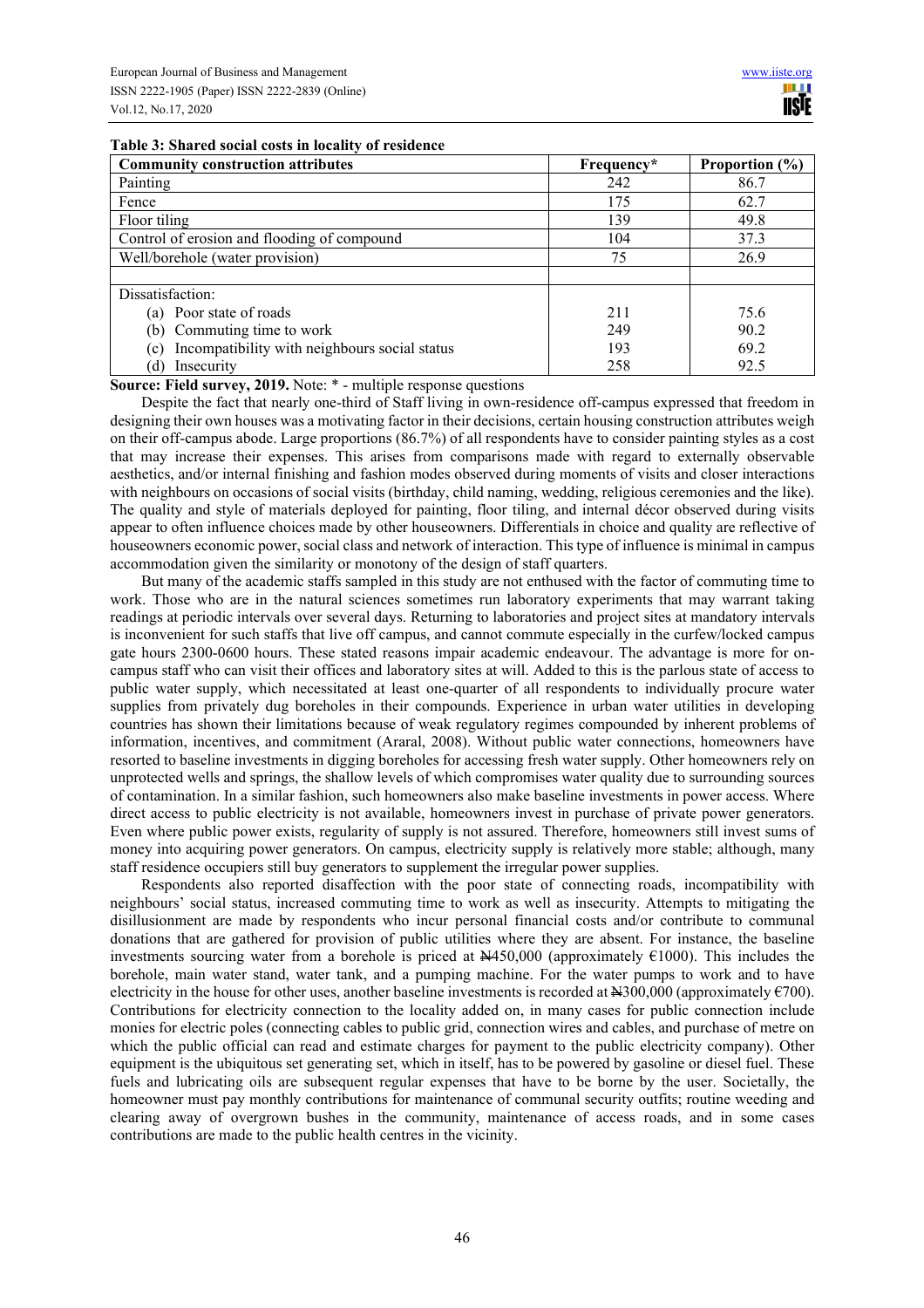# **Table 4: Significant servicing investments and contributions to urban regeneration**

| Service items                                                              | Description | Costs (Estimate) |
|----------------------------------------------------------------------------|-------------|------------------|
|                                                                            |             | (N)              |
| Water provision (borehole, water stand, water tank, pumping machine)       | Baseline    | 450,000          |
| Public and private electricity (purchase of electric pole, generating set, | investment  | 300,000          |
| electricity connection cables, electricity consumption metres)             |             |                  |
| Security (Day & night shifts)                                              | Annual      | 24,000           |
| Routine clearing of bushes in the locality                                 | expenses    | 15,000           |
| Road construction (contribution to community purse)                        |             | 5,000            |
| Health & maternity centre                                                  |             | 5,000            |

#### **Source: Primary data, Ile-Ifę, 2019.**

Access roads to localities and communities are in serious state of disrepair in Nigeria. The country "has a fairly extensive infrastructure of roads, railroads, airports, and communication networks. The road system is by far the most important element in the country's transportation network, carrying about 95 percent of all the nation's goods and passengers. Currently, many of the roads are in disrepair because of poor maintenance and years of heavy traffic."<sup>1</sup> In the community of focus, dusty atmosphere prevail during the dry season (November-April) and un-motorable muddy roads are sometimes experienced in the raining season (May-October). In order to ameliorate road conditions, residents contribute money for basic road maintenance (hiring of a grader to level the soil). Pedestrians carry extra pairs of shoes in their bags as they navigate extensive puddles. Proper drainage and bitumen layer seems the obvious solution to the perennial problems but several roads remain unattended to by administrative authorities.

Contributions to the communal pool for undertaking publicly shared spaces are managed by a Community Chairperson. In most cases, the position is held by a man, and it does not connote that this person has the best house or be the richest person in the community. However, the position holder has the time and clout to go after erring contractors, and solve conflicts that may arise from community members at the time contributions are made.

# **4.3 Social Paradigm in Home Construction**

Almost all formal workplaces in Nigeria of today including Obafemi Awolowo University Ile-Ife are involved in an organised saving arrangement called cooperatives where members save a pre-indicated and convenient amount of money to meet certain obligations. These regular savings are deducted from source before payment of net balance (Agbaje & Lawal, 2013). This arrangement is such that any member can pool out three times the amount in his/her account with the cooperative any time the need for some routine investment arises. On the contrary, what is paid into the cooperative after loan had been sourced no longer becomes convenient, rather 'neck twisting' that must be fully paid back at the limit set by cooperative regulations (between 24 to 30 months). However, for control purposes and to erase or minimise corruption at duty post level, each person is not permitted to have deductions in his/her account higher than two-thirds of pay; leaving out one-thirds for self and family consumables. With an average monthly saving in the pre-loan period of approximately N30,000 in an economy where it costs approximately N5.92million (excluding land acquisition) to build three bed room self contain (Agbaje, 2020), loan acquisition could stretch to three to four times, with each payback period of 24 to 30 months, and a monthly deductible amount of about N80,000 depending on how much the individual applied for, but it is certain that every loan applicant for building will apply for the maximum. Complete payback of a loan marks the earliest time that another application can be made. This periodic loan for house construction also impinges on other social and family responsibilities (school fees, feeding, clothing, and other general welfare). In summary, it takes about eight years on average to complete a three bedroom bungalow. This is even in the face of a non-challenging financial appropriation such as health of family member or other dependents.

Going by the statistics at the university housing allocation committee, there are about 498 staff apartments and are all fully allocated within the staff quarters without any expansion in housing provision on the campus since 1985 when the Buhari-Idiagbon military regime suspended all capital projects by Federal Government in the country. On this note, the ever increasing staff population that has increased to over 3,500 leaves more than 3,000 of the employees to arrange for accommodation outside the campus.

<sup>1</sup> Nations Encyclopaedia. Nigeria – Infrastructure, Power, and Communications. https://www.nationsencyclopedia.com/economies/Africa/Nigeria-INFRASTRUCTURE-POWER-AND-COMMUNICATIONS.html#ixzz6M3CGyEb9 Accessed May 10, 2020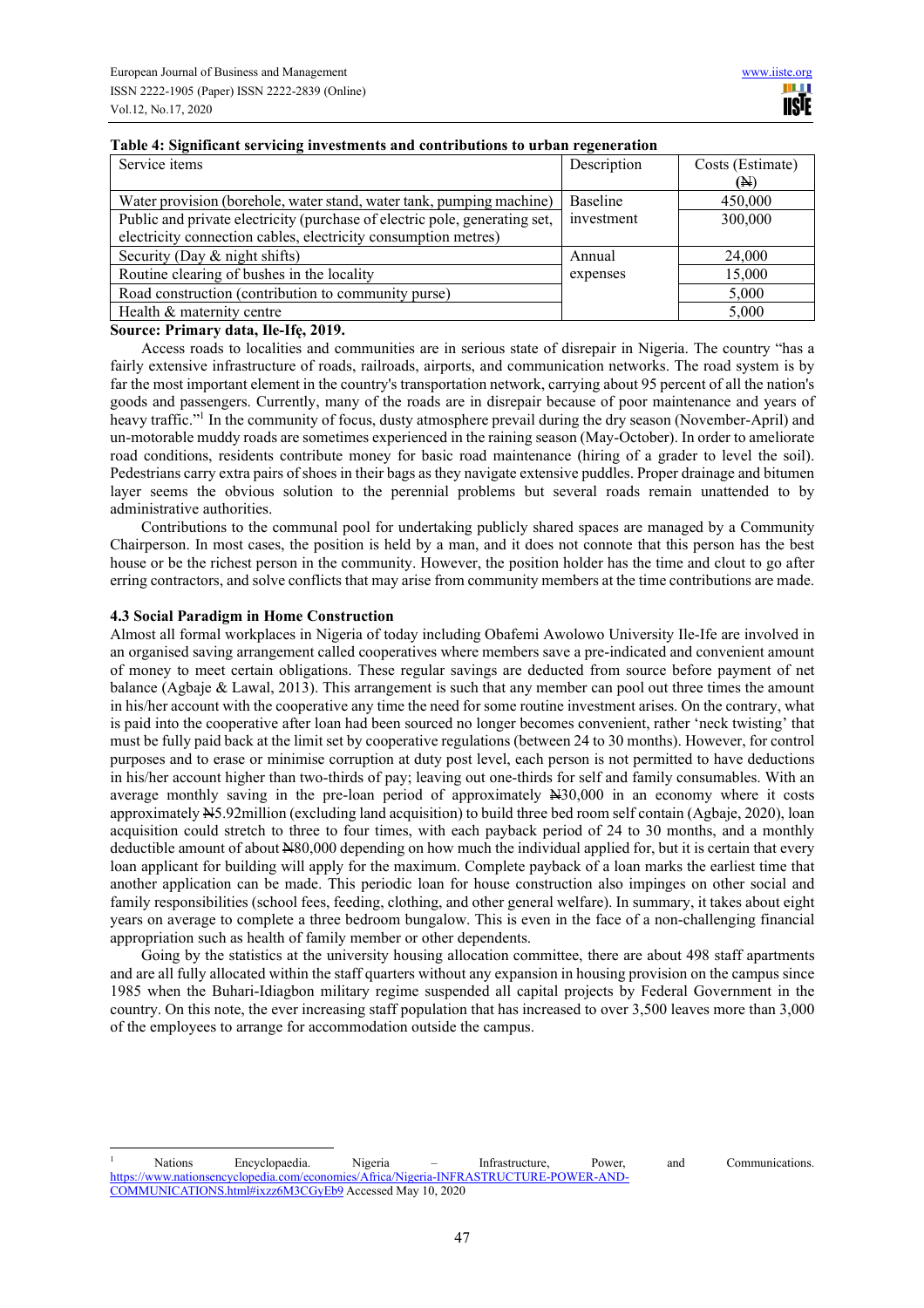# **Social obligations Social obligations Difficulty in achieving goals at t** Arrears t Figures in cells are in percentages Difficulty in face-lifting the state of house t-1 59.8 31.5 Difficulty in face-lifting the state of house t -- 43.9 Accumulation of target t-1 74.3 48.3 Accumulation of target t and the 100.0  $\qquad$  --Low income t-1 27.5 23.3 Low income t 24.7 11.1 Entered low income between period t-1 to t 24.8 24.8 9.8 Zero saving at period t-1  $19.9$  21.5 Zero saving at period t 14.7 8.8 Stopped saving at period t-1 5.0 6.3 Retired since period t-1 25.3 9.4 Retired at period t 18.4 6.7

# **Table 5: Relationship Between Social Obligations and Sustainable Housing Provision**

# **Source: Primary fieldwork, Ile-Ifę, 2019**

# **Table 6: Incidence of Sustainable Housing and the number of Haves in Household Items**

| Number afforded t | Difficulty in achieving goals at t  | Arrears t |  |
|-------------------|-------------------------------------|-----------|--|
|                   | Figures in cells are in percentages |           |  |
|                   |                                     |           |  |
|                   | 3.2                                 |           |  |
|                   |                                     |           |  |
|                   | 14.6                                |           |  |
|                   | 35.3                                | 20.4      |  |
|                   | 414                                 |           |  |

#### **Source: Primary fieldwork, Ile-Ifę, 2019**

Affordable items are: automobile, replacement of worn-out furniture, electronics, new clothes, balanced meal to taste

#### **4.4 Impact of social Costs on Sustainable Housing Commitment**

Sustainable housing commitment is the ability of household heads to commence any aspect of a building and being able to implement it wholly without the interference of any other household social commitments from the same source of income. However, growth of children and other dependents in their career advancement rests heavily on the almost constant or even ever reducing income in real terms due to high inflation rate. For instance, Nigeria is forecasted to suffer eight straight years of diminishing Gross National Income per capita (Runsewe, 2018)

In order to establish the relationship between social costs and other measures of household financial position, a correlation comparison was conducted (Table 5). This was done using a range of other family commitments. It is observed that about 60% of those who had difficulty in achieving goals set for period t-1 (last year) also had difficulty in achieving goals set for period t (current time). Also, about three-quarters of those in arrears (accumulation of target) indicated persistent difficulty in sustainable housing provision. This persistent difficulty was also illustrated by households that entered low income last year (27.5%) retired from their job last year (25.3%). With these statistics, it can be concluded that financial shocks is a causal agent in sustainable housing commitments. As far as house infrastructure maintenance is concerned, there is high incidence of persistent difficulty in achieving this set target ranging from 31.5% in the previous period to 48.3% in the current period. A close look at Table 5 also depicts that 43.9% of respondents in housing maintenance have experienced lengthy delays. Persistent difficulty in repairing spoilt or deficient parts of the house are reported by respondents that were in low income (24.7%) or who entered low income since previous period (27.5%), but not so strong for the category that have just retired from the service of the university (18.4%).

Additional results as presented in Table 6 indicated that the ability of home owners to afford some items has an inverse relationship on sustainable housing commitment. Thus, basic needs must be traded off in order to have an improvement of sustainable housing improvement. The data presented shows that sustainable housing development is inversely correlated with availability of some items for the comfort of the household members.

## **5.0 Conclusion and Recommendations**

The preceding analyses have revealed elements of economic and social dysfunctionality brought by dynamics of experiences of homeowners. The implications are many for current homeowners, tenants, and future buyers. A fresh architecture is urgently needed for a revamping of the housing economy if goal 11 of the sustainable agenda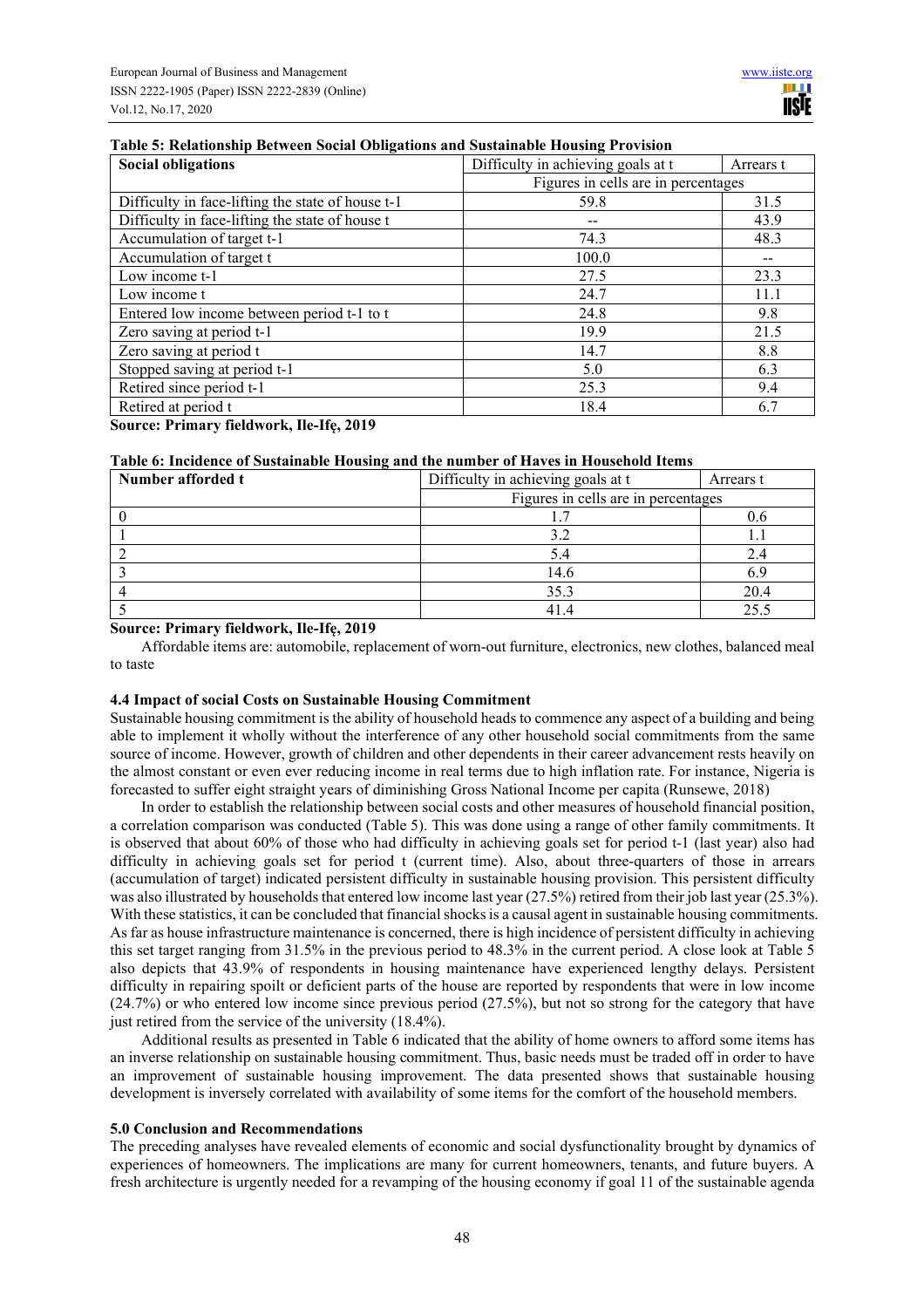is to be realized and right to shelter for citizens actualized. Investing in affordable housing equals investing in sustainable development, which in itself cannot be achieved without significantly transforming the way urban spaces are built and managed. Making cities also means creating career and business opportunities, investment in public transport, creating green public spaces, and improving urban planning and management in participatory and inclusive ways. But, at the turn of the  $21<sup>st</sup>$  century, the rapid growth of cities — a result of rising populations and increasing migration — has led to a boom in mega-cities, especially in the developing world, and slums are becoming a more significant feature of urban life, with attendant impact on the lucky few that own homes. The Economist (2020) argues that if planning rules are modified in just three big cities of the United States - New York, San Francisco and San Jose – national GDP will increase by 4%.<sup>1</sup>

Primary data collected for this study has shown that a good number of homeowners whose wards have completed schooling still have the same wards sharing the same living space. The inability of such wards to secure decent jobs as young adults has prevented them from leaving home to secure accommodation elsewhere. Such living conditions have negative social implications referred to as waithood. If projected at a national scale, it has significant ramifications for law and social order as Honwana (2013) noted: Youth in Africa face unemployment and restricted opportunities, driving many of them to challenge the status quo and contest socioeconomic policies and governance strategies that exacerbate poverty, heighten social inequalities, and deny them basic freedoms. Young people have emerged as active social agents in the uprisings in Tunisia, Egypt, and Libya, in the 'Y'en a Marre' movement in Senegal, and in the food riots in Mozambique, counteracting the notion that youth are apathetic. Individuals experiencing waithood have been termed in various ways as 'youthman' (Abdullah, 1998), 'kidults, adultolescents and thresholders' (Apter, 2001), 'freeters (furītā) and parasaito shinguru (single parasites) (see Miyamoto 2004, Kosugi, 2006), and the sarcastically denoted Italian 'bamboccioni (big dummy boys)'. In October 2007, Tommaso Padoa-Schioppa, then Minister of Economy and Finance, spoke to a parliamentary committee about the government's plan for tax relief (approximately  $\epsilon$ 500/year) to people 20–30 years old, especially males, who were still living with their family, saying it would help them move out on their own. He used the ironic or sarcastic term bamboccioni. Many Italians found the term offensive because in their opinion the problem is not the youth themselves but rather the system. A substantial number of young Italians live on approximately  $\epsilon$ 1,000 per month and cannot afford to leave their parents' house (Honwana, 2014).

With regards to access to public utilities, this study has shown a high relative lack of access to public water supply that homeowners suffer. In spite of the importance of adequate water quality and quantity for human health and survival, public water supply coverage in Nigerian cities appears to be decreasing and deteriorating. Hence, this study was designed to assess the challenges of public water provision in Nigerian cities. Some of the reasons for this deterioration include: inadequate water supply policy, lack of autonomy for the various State Water Agencies (SWAs), corruption in the water sector, poor infrastructure investment and maintenance, deficiencies in pipe distribution networks and inadequate power supply (Ohwo, 2016). Deficiencies in local governance ability to ensure available and affordable public utilities have resulted from the half-hearted attempts at decentralization of governance. Unfortunately, the lack of baseline finance to carry out devolved functions has continued to contribute to plague public service delivery, hence the resort of citizens to private provisioning in order to plug the gap.

At a more practical level is what these finding means for the efficient and sustainable reduction of the huge housing deficits in Nigeria, bearing in mind that the housing policy will undoubtedly have implications for unintended social and economic outcomes. From the data collected, it is evident that a clear re-structuring of urban planning rules are needed in Nigeria, as symbolized by analysis of home ownership patterns of the OAU staff; the positive implications of this for economic growth becomes obvious on a national scale.

Therefore, the following recommendations are proffered.

i. OAU staff housing policy adjustment for academic and non-academic staff

ii. Implication for home ownership beyond the confines of OAU working & geographic sphere. As family sizes are getting smaller and families disperse, it behooves that new housing architectural design for housing units responding to evolving family sizes are necessary. At the same time, the new housing designs will integrate needs for space to accommodate revolving visiting members in the social ecosystem of extended families. This has implications for the optimization of land space, use and tenure for home owners.

iii. Deficiencies in the provisions of public utilities can be minimized with the encouragement and facilitation of Public Private Partnerships (PPPs) for the availability and affordability of public water and electricity supplies. The willingness to pay is signified by respondents' investment in private provisioning in this study.

**References** 

Aaronson, D. (2000). A Note on the Benefits of Homeownership. *Journal of Urban Economics*, 47 (3), 356-369. Abdullah, I. (1998), Bush path to destruction: The origin and character of the Revolutionary United Front/Sierra

<sup>&</sup>lt;sup>1</sup> The Economist, 2020<sup>b</sup>, Home ownership is the West's biggest economic-policy mistake, January 16<sup>th</sup> 2020 Edition, Leaders, https://www.economist.com/leaders/2020/01/16/home-ownership-is-the-wests-biggest-economic-policy-mistake Accessed May 6, 2020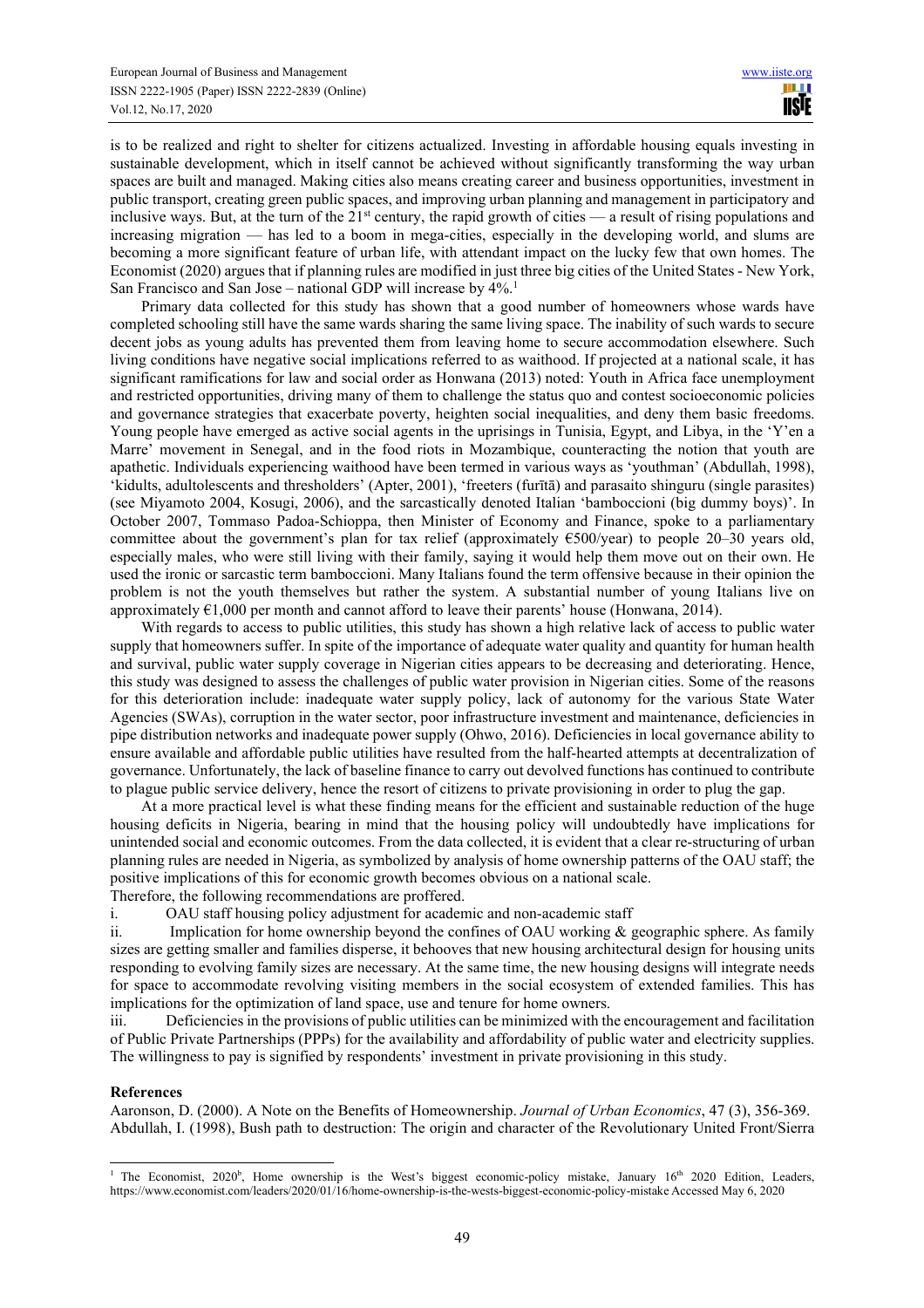III I **IISTE** 

Leone. *Journal of Modern African Studies* 36(2): 203–234.

- Agbaje, Y. T., & Lawal Q. A. (2012). Social Dimensions of Employees in Formal Workplace Environment in Nigeria: Case of Cooperatives Societies in Obafemi Awolowo University, Ile-Ife, Nigeria. *AAU Journal of Management Sciences*, 3 (2), 105-129.
- Agbaje, T. (2020). Economic Analyses of Residential Properties Among Private Investors in Ile-Ife and Its Environs, Nigeria. *The International Journal of Business and Management*, 8(3), 237-244
- Akinyoade, A. & Uche, C. (2017). Development built on crony capitalism? The case of Dangote Cement,

*Business History*, PP 1-27. DOI:10.1080/00076791.2017.1341492

Andrews, D. & Aida C. S. (2011). The Evolution of Homeownership Rates in Selected OECD Countries: Demographic and Public Policy Influences", *OECD Journal: Economic Studies*, 1. http://dx.doi.org/10.1787/eco\_studies-2011- 5kg0vswqpmg2

Apter, T. (2001), *Myth of maturity: What teenagers need from parents to become adults.* New York: W.W. Norton.

- Araral, Eduardo. (2008). Public Provision for Urban Water: Getting Prices and Governance Right. *Governance*. 21, 527 - 549. 10.1111/j.1468-0491.2008.00412.x.
- Boehm, T.P., & Schlottmann, A. M. (1999). Does Home Ownership by Parents Have an Economic Impact on Their Children? *Journal of Housing Economics*, 8(3), 217-232.
- Chionuma, N. (2000). The Role of Primary Mortgage Institutions in the Provision of Housing in Nigeria. National workshop Organised by Nigerian Institute of Quantity Surveyor. Abuja.
- Ellen, I. G. & Turner, M. A. (1997). Does Neighbourhood matter? Assessing recent evidence. *Housing Policy Debate*, 8(4), 833-866.
- Green, R. K., & White, M. J. (1997). Measuring the Benefits of Homeowning: Effects on Children. *Journal of Urban Economics* 41(3), 441-461.
- Hanushek, E. A., Kain, J. F., & Rivkin, S. G. (1999). The Cost of Switching Schools.
- Harkness, J., & Newman, S. J. (2003). Effects of Homeownership on Children: The Role of Neighbourhood Characteristics and Family Income.
- Haurin, D. R., Herbert, C. E., & Rosenthal, S. S. (2007). Homeownership Gaps Among Low-Income and Minority Households. *Cityscape*, 5-51
- Honwana, A. (2014). 'Waithood': Youth Transitions and Social Change. In, Koninklijke Brill NV, leiden, 2014 | doi 10.1163/9789004269729\_004
- Honwana, A. (2013). Youth, Waithood, and Protest Movements in Africa. International African Institute. https://gsdrc.org/document-library/youth-waithood-and-protest-movements-in-africa/ Accessed May 8, 2020
- Housing Europe, (2020). Housing2030 Time to Think (and do!) Differently, Brussels, 20 April 2020 | Published in *Urban, Economy, Social* http://www.housingeurope.eu/resource-1413/housing2030--- time-to-think-anddo-differently Accessed May 6, 2020
- Housing Europe, (2017). Housing and the Sustainable Development Goals. How Housing Europe members deliver their share. Brussels, 3 October 2017 | Published in Urban, Social. http://www.housingeurope.eu/resource-997/housing-and-the-sustainable-development-goals Accessed May 5, 2020
- Idachaba, E. (2001). Chronology of Major Political Events in the Abacha Era (1993-1998). In, 'Kunle Amuwo, Daniel C. Bach, Yann Lebeau, *Nigeria During the Abacha Years (1993-1998)*. IFRA Nigeria. Pp 341- 363
- Joint Centre for Housing Studies of Harvard University. *Demographic Change and the Remodeling Outlook.*
- https://www.jchs.harvard.edu/sites/default/files/harvard\_jchs\_2017\_remodeling\_repor\_t\_chap2.pdf Page 6. Accessed May 8, 2020
- Kosugi, K. (2006). Changes in transitions from school to work: Employment behavior and transitions of youth in metropolitan areas. Japan Institute for Labour Policy and Training (JILPT), Research Report, no. 72.
- Lindblad, M. R., Manturuk, K. R., & Quercia, R. G. (2013). Sense of community and informal social control among lower income households: The role of home ownership and collective efficacy in reducing subjective neighbourhood crime and disorder. *American Journal of community psychology,* 51(1-2), 123-139.
- Maslow, A. H. (1943). A Theory of human motivation. *Psychological Review*. 50(4): 370–396.
- Miyamoto, M. (2004). Shakaiteki haijo to jyakunen mugyo: Igirisu to Sue den no taio (Social exclusion and youth non-employment: The responses of the UK and Sweden). Nihon Ro do Kenkyu Zasshi 533: 17– 26.
- Ogbeidi, M. M. (2012). Political Leadership and Corruption in Nigeria Since 1960: A Socio-economic Analysis. *Journal of Nigeria Studies*. 1(2), 3.
- Ohwo, O. (2016). Challenges of public water provision in Nigerian cities: a review. *Journal of Water, Hygeine, and Sanitation for Development.* 6 (1): 1–12.
- Okupe, L. (2000). The Role of Private Sector in Housing Delivery in Nigeria. A Seminar Paper on Effective Approach to Housing Delivery in Nigeria. Organised by Nigerian Institute of Building. Ibadan.
- Pison Housing Company (2009). In EFInA and FinMark Trust (2010) Overview of the Housing Finance Sector in Nigeria. Publication commissioned by Enhancing Financial Innovation and Access (EFInA) and Making Financial Market Work for the Poor (FinMark Trust).